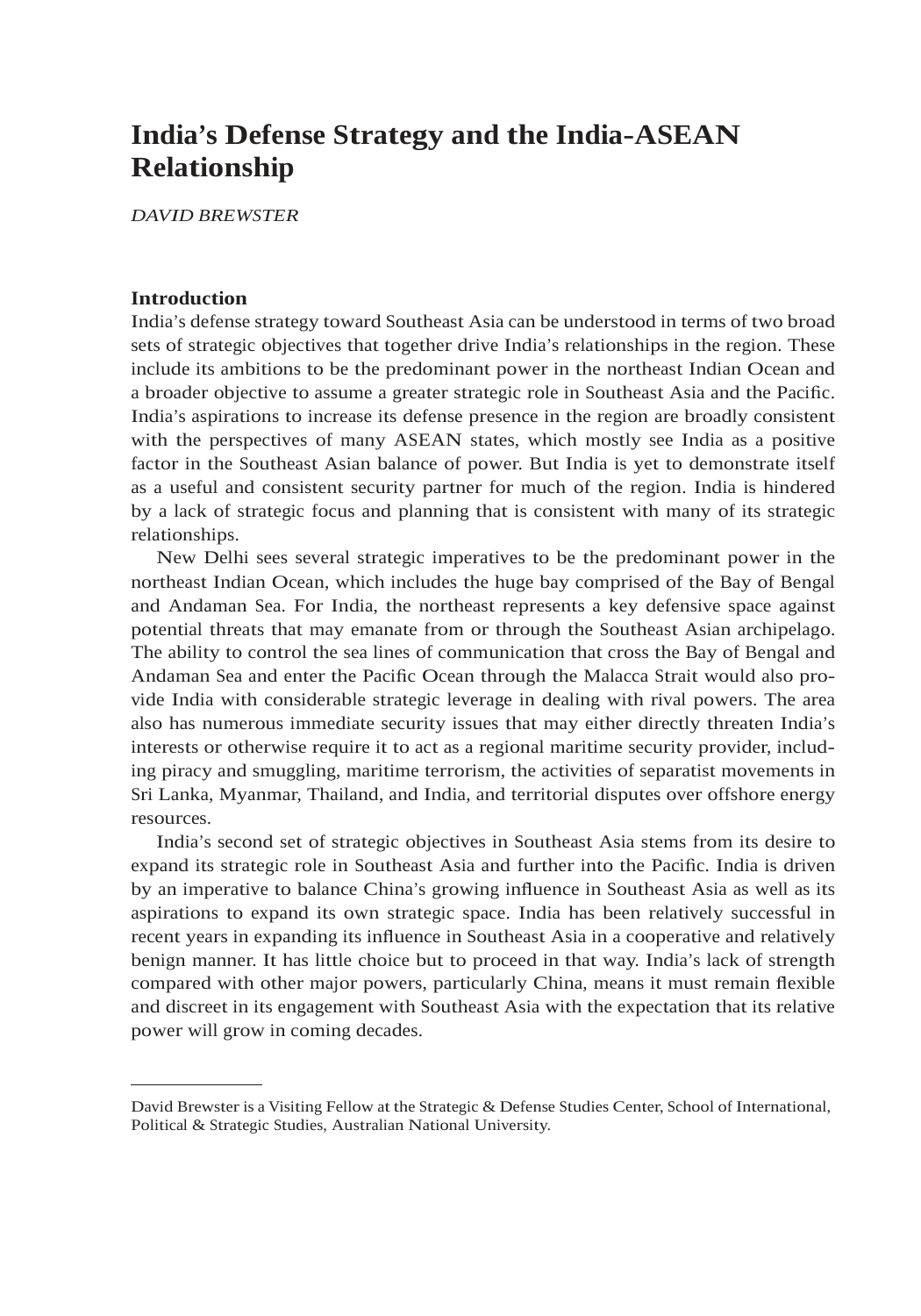Despite these imperatives, India does not yet have a clearly articulated strategy for its defense engagement with Southeast Asia. New Delhi has made it clear that closer defense relations with Southeast Asia is a key part of its Look East policy through which India has sought to develop a comprehensive economic, political, and security relationship with the region. At a diplomatic level, India has engaged in regional security groupings such as the ASEAN Regional Forum, the Shangri-La Dialogue and the ASEAN Defense Ministers  $+ 8$  meetings, as well as establishing regular bilateral dialogues at Defense Minister level with key states such as Singapore, Vietnam, Indonesia, Malaysia, and Thailand. New Delhi has frequently allowed the Indian Navy to lead the way in building military-to-military relationships. This has involved developing a naval presence where it could through regular exercises, coordinated patrols and ship visits. The Indian Navy has also sought to emphasize its role as a leading provider of public goods to the region, including in areas such as piracy, smuggling, maritime terrorism, and humanitarian and disaster relief. Through these means, India is seeking its gradual acceptance over time as a benign power and a preferred security partner to ASEAN, if one having a somewhat undefined role.

Although India is a strong supporter of ASEAN as a regional organization, the lack of a regional defense policy among ASEAN states means that most engagement takes place at a bilateral level. India's initial focus in expanding its influence into Southeast Asia has been on Singapore, which historically recognized India as being a *natural* security provider to the region. India has also had a political alliance with Vietnam stemming from the Cold War era, but which has been revived in recent years. But India will need to make considerable investments of resources and political will to develop other partners in the region, some of which have been more hesitant in recognizing India's regional security role.

## **India's Leading Maritime Security Role in the Northeast Indian Ocean**

The starting point in any discussion of India's defense strategy in Southeast Asia is India's leading maritime security role in the northeast Indian Ocean. Key ASEAN states such as Indonesia, Malaysia, Thailand, Singapore, and Myanmar lie on or near these waters. India's role in this area is a function of its geographic advantages, its relative capabilities and its perceived strategic imperatives. India has dominated the northeast Indian Ocean since at least 1971, when the separation of Bangladesh from Pakistan removed any challenge to its position from any potential rival. India's successful naval blockade of Bangladesh severely inhibited Pakistan's ability to defend the territory and was an important reminder of the strategic consequences of control over the Bay of Bengal*/*Andaman Sea.

In recent years, India has been reinforcing its capabilities in the northeast Indian Ocean. Much of India's naval modernization program over the last decade has focused on improving its capabilities in the northeast. There has been an effective "rebalancing" of the proportion of defense resources committed to the India's eastern waters, reflecting relatively reduced conventional maritime threat perceptions in relation to Pakistan and relatively increased threat perceptions in relation to China. This rebalancing includes the planned construction of a major new base for the Eastern Fleet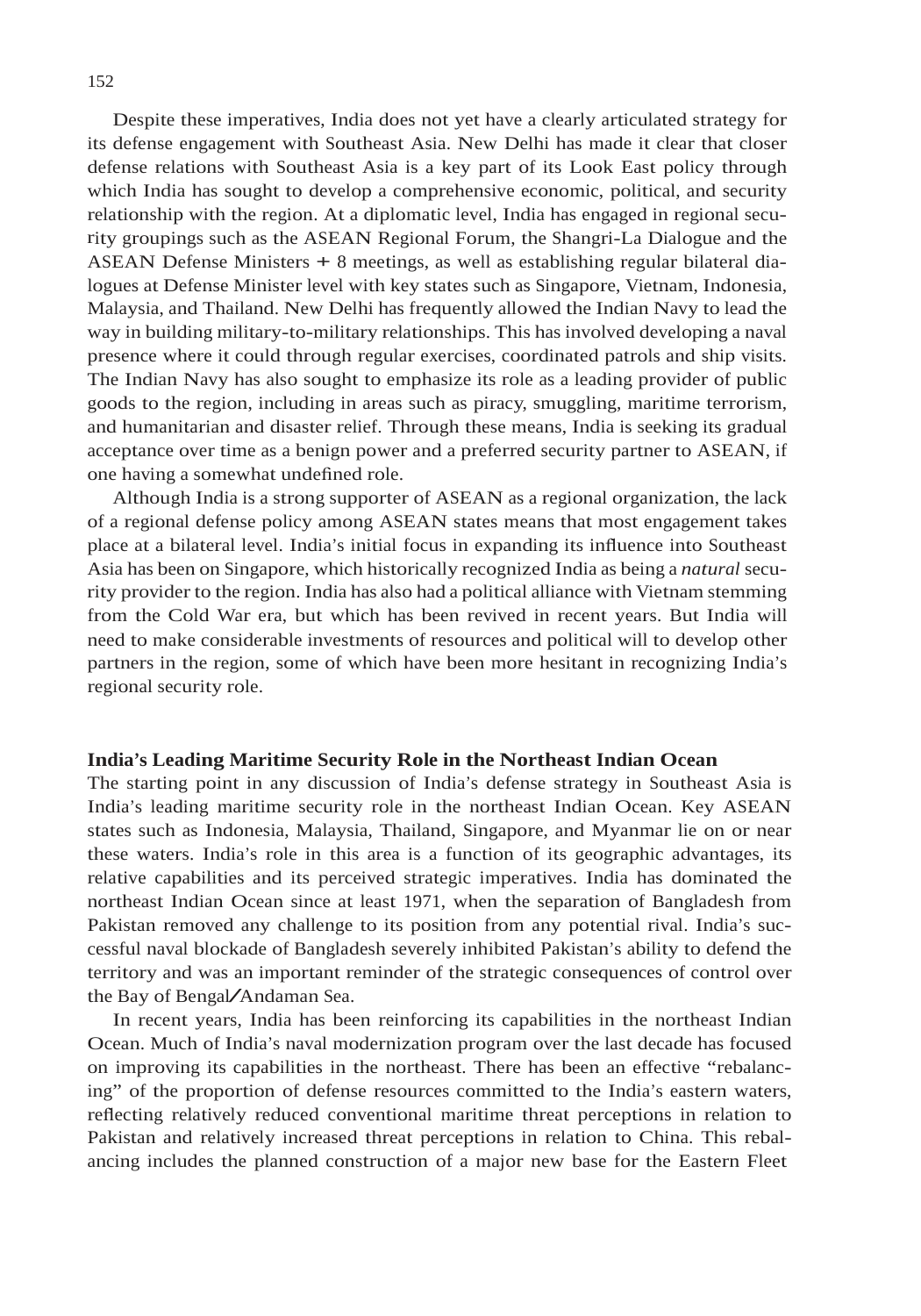south of Visakhapatnam on India's east coast, with capacity for two aircraft carriers and nuclear submarines, among other things. According to Lawrence Prabhakar, an Indian naval analyst, the proposed base will have "comprehensive anti-air, anti-submarine and amphibious capability, meaning a greater allocation of priority to the emergent Chinese naval force posture in the Myanmar region."1

India dominant strategic position in the northeast Indian Ocean is underpinned by its possession of the Andaman and Nicobar islands, which run north-south through the Andaman Sea near the western end of the Malacca Strait. As K. M. Panikkar once commented, the Andaman and Nicobar Islands potentially give India strategic bases "which if fully utilised in coordination with air power can convert the Bay of Bengal into a secure area."2 These islands also form a natural base for India to project power into the Malacca Strait and beyond into the South China Sea. They also have the potential to dominate the Malacca Strait and have been described by a Chinese naval writer as constituting a "metal chain" that could lock the western end of the Malacca Strait tight. $^3$ 

Beginning in the mid-1990s, India developed extensive military facilities in the Andaman and Nicobar Islands, including port facilities to service elements of the Eastern Fleet and air bases for surveillance and strike aircraft. The operational radius of aircraft based in, or staging through, the Andamans encompasses the Malacca Strait and large portions of the South China Sea. <sup>4</sup> Under a plan announced in 2010, there will be a major development of military infrastructure, including runway upgrades and the development of port infrastructure for use by major vessels. In addition, there will be a permanent deployment of UAVs and an expansion of the 3,500-strong army brigade to divisional strength.<sup>5</sup> In July 2012, the Indian Navy opened a new forward air base on Great Nicobar, at the northern end of the Malacca Strait, which will be used primarily for maritime surveillance. However, the Indian Air Force has not yet permanently deployed frontline strike aircraft in the islands.

As previously noted, over the last two decades, the Indian Navy has played a leading role in developing cooperative security relationships with several ASEAN states bordering the Bay of Bengal*/*Andaman Sea, including through conducting joint naval patrols, bilateral exercises, and hosting the biennial MILAN "gathering" of regional navies at Port Blair in the Andaman Islands. The absence of the United States and China from the MILAN meetings is a none-too-subtle reminder of India's assertion of regional leadership. As the same time, the Indian Navy has made considerable efforts to prove itself the leading provider of public goods to the region, providing maritime security in areas such as piracy, smuggling, refugees, terrorism and separatism. The Indian Navy has also demonstrated its capabilities to provide humanitarian assistance and disaster relief to several ASEAN states, including following the 2004 Tsunami, which affected much of the northeast Indian Ocean, the 2007 Cyclone Sidr in Bangladesh, and 2008 Cyclone Nargis in Myanmar. All of these initiatives help legitimize India's naval presence in the region.

#### *Myanmar and a Chinese Presence in the Northeast Indian Ocean*

Over the last two decades, the only potential threat to India's leading position in the northeast Indian Ocean has come through Myanmar. Some see Myanmar as an essentially "contested space" in which India and China vie for it as a strategic "prize."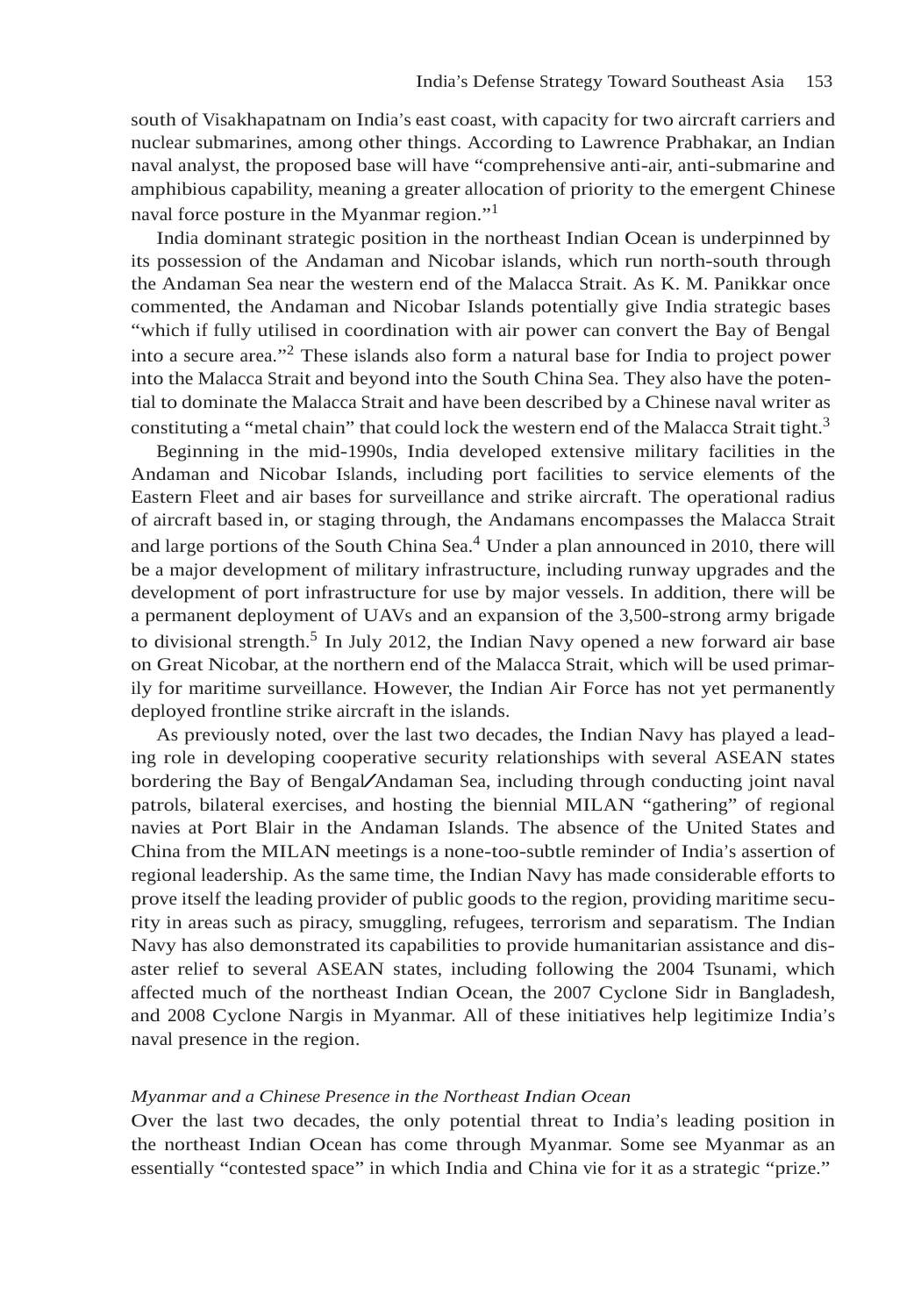But it is probably more accurate to see Myanmar as a buffer state—that is, although it may lean one way or another, it is unlikely to allow itself to be permanently incorporated into any sphere of influence. While Myanmar has tilted toward China, the political reforms that have occurred there over the last year or so seem to signal that it will take a more balanced approach in future years.

The most immediate security issue between India and Myanmar is the ethnic-based separatist insurgencies in India's Northeast States and western Myanmar. Many separatist groups live on both sides of the border and both India and Myanmar have in the past attempted to use these insurgencies as strategic leverage against the other, from time to time supporting or condoning insurgencies in the other's territory. Since the 1990s there has been intermittent and largely ineffective cooperation between India and Myanmar in cross-border counterinsurgency operations. Over this period, and particularly since 2006, India provided intelligence and limited training and equipment to Myanmar intended to either bolster the Tatmadaw's counterinsurgency capabilities or was given as *quid pro quo* for taking on insurgent groups. But elements of the Tatmadaw are suspected, among other things, of having significant commercial interests in the smuggling activities undertaken by Indian separatist groups and are particularly reluctant to interrupt that trade, and as a result India has little to show for its efforts. The failure of both India and Myanmar to take effective action against separatist insurgents sheltering in their territories continues to be a significant irritant in the relationship.

But India's principal long-term strategic concern with Myanmar stems from the extent of China's strategic influence there. The international isolation of Myanmar after the military junta took power in 1988 led it to turn to China as an international partner, and many analysts were concerned that this might involve the development of a Chinese strategic presence in the Northeast Indian Ocean. There were many claims that China was involved in the upgrading of several commercial ports or naval facilities, as well as the establishment of a signals intelligence facility on Great Coco Island. Although the Indian Navy has conceded that there is no Chinese intelligence facility or any Chinese naval bases anywhere in Myanmar, the issue remains a matter of significant concern for some in the Indian security community.<sup>6</sup>

The recent reforms by the Myanmar government under President Thein Sein appear to signal an important strategic shift by Myanmar, opening its relationship with the United States and India while distancing itself from China, making the potential for a Chinese security presence in the northeast Indian Ocean much less likely. Myanmar could well revert to an isolationist "prickly" neutralism that characterized the first four decades after independence, although the current signs are that it will move closer to the ASEAN economic and political model. However, either result will likely mitigate or remove a potential challenge to India's predominant strategic position in the northeast Indian Ocean.

#### *India's Maritime Security Ambitions in the Malacca Strait*

A focal point of India's maritime security ambitions in the northeast Indian Ocean is its ambitions in the Malacca Strait, which is identified by the Indian Navy as part of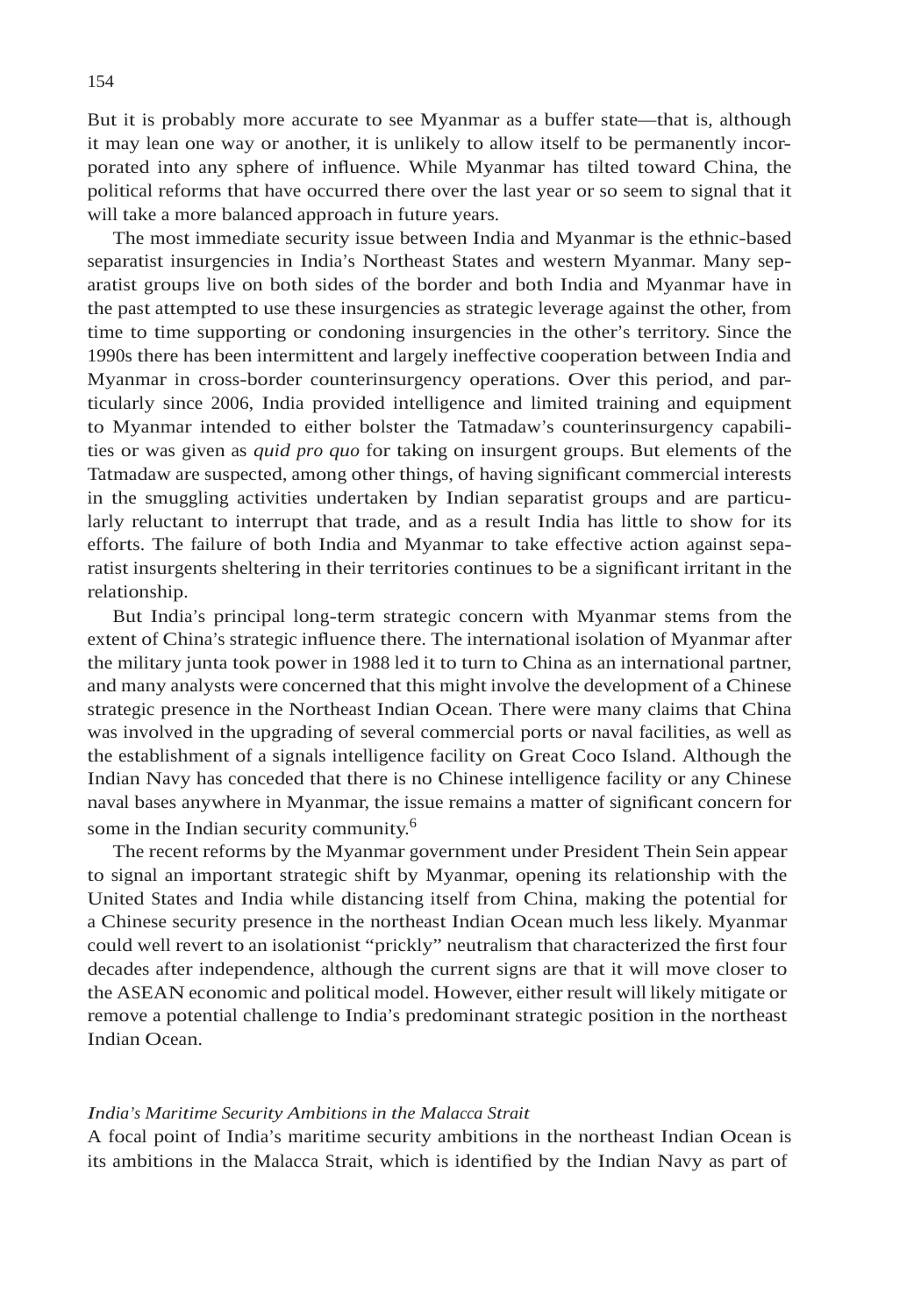its "primary area of interest."7 The Malacca Strait is the primary route for sea traffic between the Indian and Pacific Oceans and one of the world's busiest waterways, including a projected 140,000 ship movements per annum by 2020. Around one third of global trade and the bulk of energy supplies from the Middle East to East Asia transit it. An ability to exert negative control over the Strait would be significant for India's strategic role in Southeast Asia, and indeed the entire Indian Ocean. Some claim that for India the Strait represents a rough counterpart to the strategic importance of the Panama Canal to the United States.<sup>8</sup> Kaplan describes the Strait as being as strategically significant in coming decades as was the Fulda Gap during the Cold War.<sup>9</sup>

The ability to exert control over the Strait has both defensive and offensive implications for India. A role in Strait security is an important element in India's ability to protect its sea lines of communication into the Pacific Ocean. But negative control over the Strait could also provide India with considerable strategic leverage in any potential conflict. The Indian Navy's 2004 Maritime Doctrine argues that, "Control of the choke points could be useful as a bargaining chip in the international power game, where the currency of military power remains a stark reality.<sup> $10$ </sup> The Indian Ocean is the one area in which India holds a clear military advantage over China and the potential to control the Malacca Strait reinforces that advantage. As former Indian Chief of Naval Staff, Admiral Mehta, commented, "The weak area for China today is the Indian Navy. We sit in the Indian Ocean and that is a concern for China and they are not happy as it is not so easy for them to come inside."<sup>11</sup> John Garver, an expert on Sino-Indian relations, comments: "*. . .* in the event of a PRC-ROI conflict, India might be tempted to escalate from the land dimension, where India might suffer reverses, to the maritime dimension, where it enjoys substantial advantages, and employ those advantages to restrict China's vital Indian Ocean trade."<sup>12</sup>

As noted previously, India's defense facilities in the Andaman and Nicobar Islands provide it with considerable measure of potential control over the western approaches to the Malacca Strait. Over the last decade India has also sought to develop an active security role—either direct or indirect—inside the Strait. At the turn of this century there were considerable concerns about piracy and the potential for maritime terrorists to block use of the Strait. In 2002, following an unsolicited request from the United States, India provided naval escorts for high-value commercial traffic through the Strait as part of the US-led Operation *Enduring Freedom*. India's participation in the operation was supported by Singapore (which hosted Indian naval vessels), and India is believed to have consulted Malaysia and Indonesia as well as the Philippines and Australia on the initiative. As the Chairman of the U.S. Joint Chiefs of Staff, General Pace, commented in 2006, the United States was "very comfortable with the fact that India has offered its assistance" in providing security in the Strait.<sup>13</sup>

In the early years of this century there was controversy over moves by the United States and others to take a role in providing maritime security in the Strait. This included the Regional Maritime Security Initiative under which the United States proposed to provide security in the Malacca Strait in partnership with littoral states, which was strongly opposed by Indonesia and Malaysia. Indonesia and Malaysia have also refused to formally participate in the Japanese-sponsored multilateral ReCAAP initiative involving the voluntary exchange of information on piracy and other security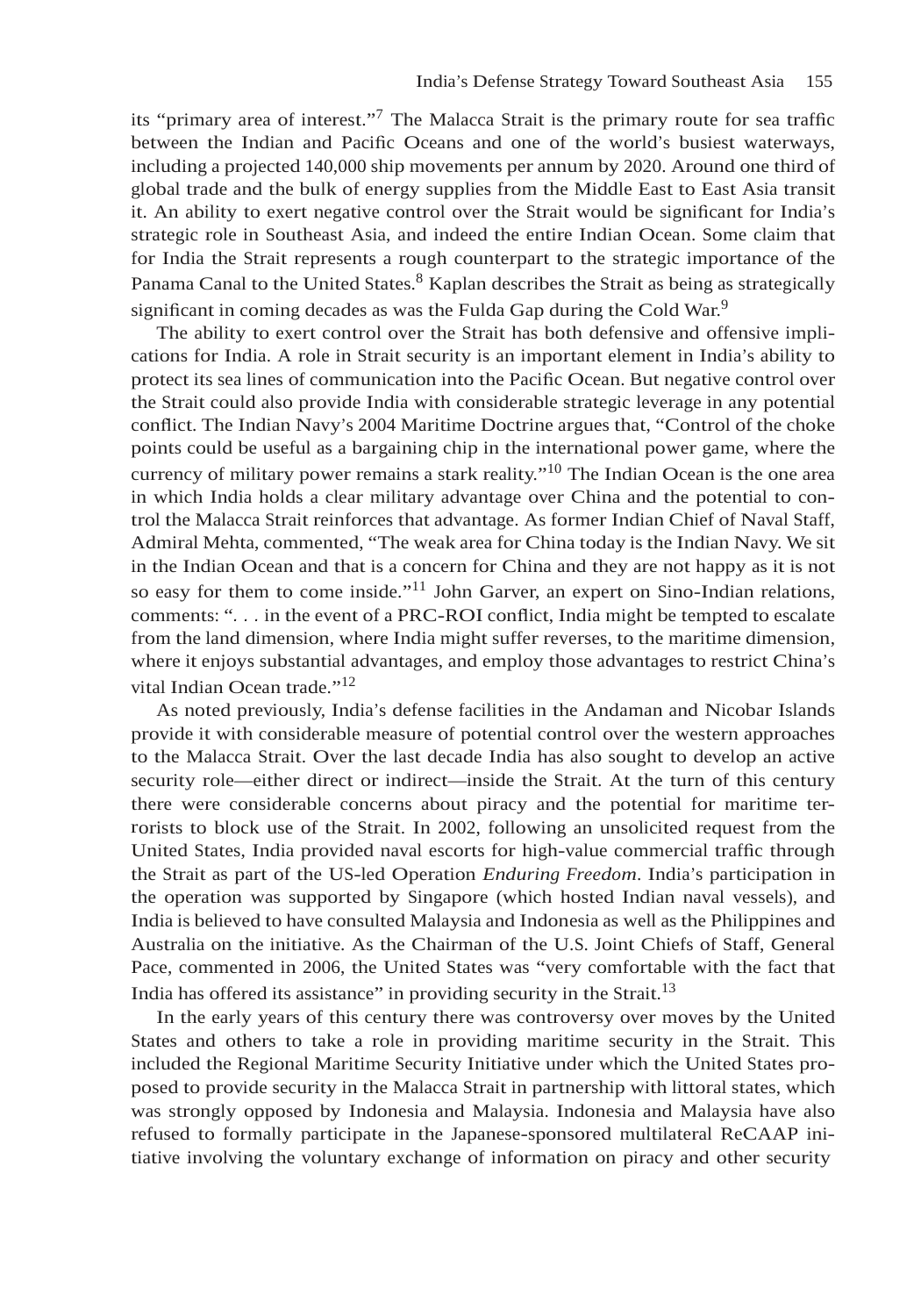threats in the Strait. India also positioned itself as a potential benign security provider in the Strait. According to one Indian naval officer, "Our role [in the Malacca Strait] is being perceived as that of a responsible nation, which can create a balance in the region. Also, everyone realizes that India has no ambitions of hegemony."<sup>14</sup> India has insisted that any security initiatives in the Strait must be subject to the unanimous consent of littoral states, while at the same time lobbying littoral states for an active role in the Strait both at the political and military level.<sup>15</sup>

While Singapore has generally encouraged an Indian security role, Indonesia has been somewhat ambivalent, while Malaysia has opposed it. In June 2007 Indonesian Defense Minister, Juwono Sudarsono, deflected requests from the Indian Defense Minister for a role in patrolling the Strait.<sup>16</sup> But a 2009 meeting of the ASEAN Regional Forum in Jakarta produced an invitation to Thailand to join with Indonesia, Malaysia and Singapore in coordinated patrols of the Strait<sup>17</sup> and an Indonesian military spokesman reportedly requested India to take part in maintaining security in the Malacca Strait, on the basis that "all approaches to the strait will be more secure for international shipping."<sup>18</sup> In 2010, the Indonesian Defense Minister, Purnomo Yusgiantoro, was reported as commenting that Indonesia had "no reservations at all" about India maintaining security in the Malacca Strait.<sup>19</sup> In contrast, Malaysia has generally been opposed to allowing an Indian security role in the Strait. However, Malaysia's very cautious views toward India's naval presence in the area may have softened a little in recent years.<sup>20</sup>

Most ASEAN states now see India's defense presence in the northeast Indian Ocean in relatively benign terms and regard India as a net security provider. This contrasts with a degree of unease felt in the region during the 1980s about India's ambitious naval modernization plans and what was seen to be its opaque intentions. Regional perspectives about India also contrast sharply with perspectives on China's naval build up in the South China Sea, which is now seen as a major destabilizing factor in the region. But India's ambitions in the Malacca Strait are seen somewhat differently from its presence in the Bay of Bengal*/*Andaman Sea and there seems little prospect at the moment that all the littoral states will agree to giving India a direct security role in the Strait. Among other things, there are few immediate security threats (such as piracy and maritime terrorism) to be addressed and any Indian naval presence in the Strait would likely be regarded as highly provocative by China. But if the security environment changes and littoral states come under increased pressure to take action on Strait security they may allow India to participate in Strait security on their terms. Any security role for India would be a significant, not only with respect to the Malacca Strait, but also in legitimizing India's claims to be a benign security provider to the region as a whole.

## **India's Defense Engagement With Southeast Asia**

India's second set of strategic objectives in Southeast Asia relate to its broader ambitions to expand its political and security role in the region. India is driven not only by an imperative to balance China's growing influence in Southeast Asia but also by its aspirations to expand its own strategic space into the region as part of its own growing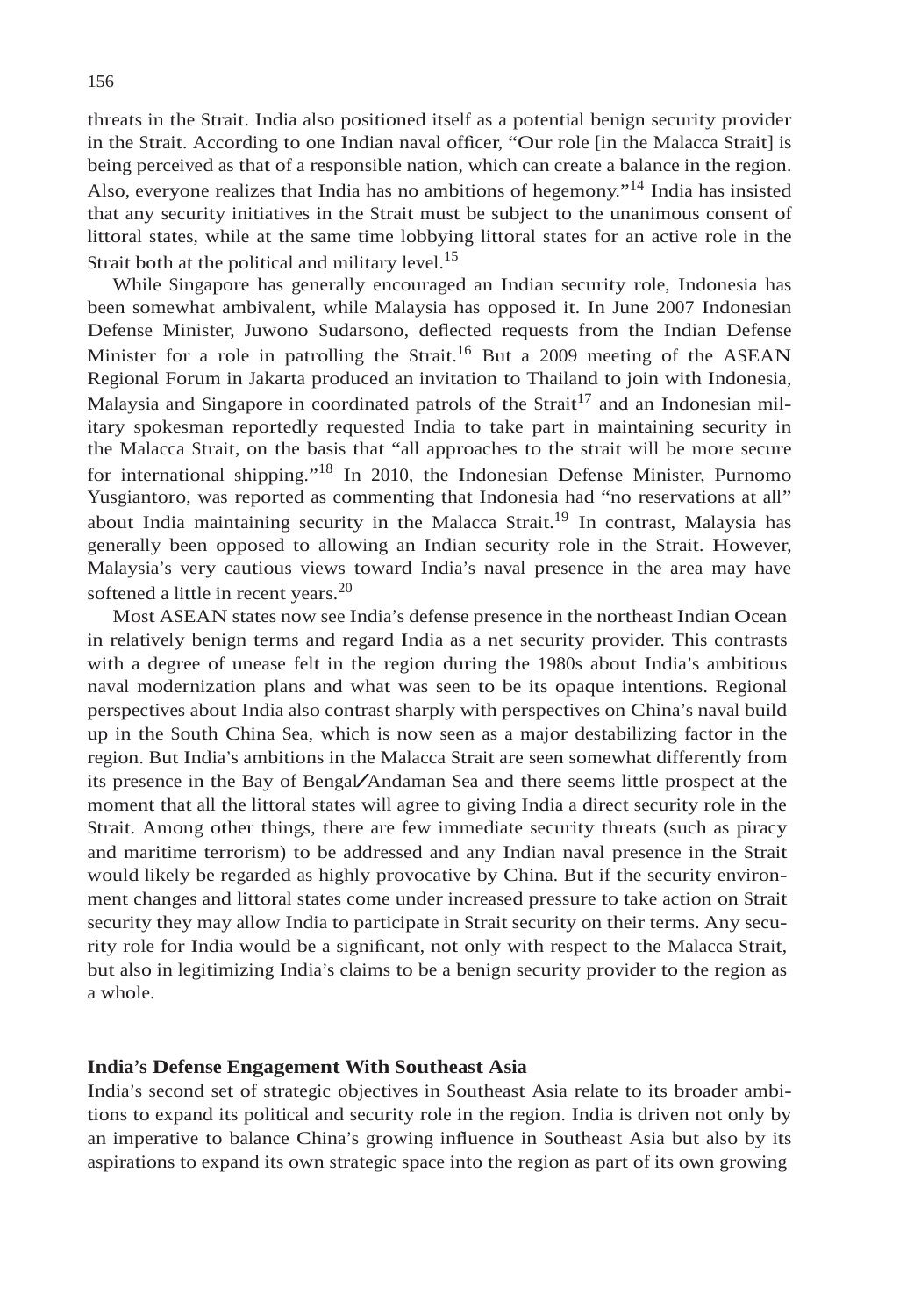economic and military power. Several Southeast Asian states are encouraging India to play a greater role in the region as a useful balance to China.

Although India has close historical links with Southeast Asia, its inward turn following Independence severely undermined its influence in the region which means that India is still making up for much lost ground. Although some in Southeast Asia in the 1960s saw India as a natural strategic partner and a potential security guarantor, consistent with its principles of nonalignment, India refused to participate in any proposed regional security arrangements. During the latter years of the Cold War, India's relationship with the Soviet Union, and its support for the Soviet Union's ally, Vietnam, reinforced India's political estrangement from the region and was a source of considerable political irritation. It is only in the last two decades that India has really sought to comprehensively engage with Southeast Asia. In the depths of India's post-Cold War economic and political crisis in 1992, the Rao government launched the "Look East Policy" which was designed to expand economic, political and security ties with Southeast Asia. India's most immediate motivation was the need to expand trade and investment links with Southeast Asia in the face of a major economic crisis.

At the political level, India's current policy is to promote the "centrality" of ASEAN in the region, which has caused it to focus on developing links with ASEANbased organizations. India became a full dialogue partner to ASEAN in 1995 and an annual India-ASEAN summit has been held since 2002. India has also sponsored new subregional organizations in the northeast Indian Ocean, including the BIMSTEC grouping<sup>21</sup> to promote technical and economic cooperation among states in the Bay of Bengal (including Malaysia, Thailand and Myanmar), and the Mekong Ganga Cooperation group, to promote greater east-west transport connectivity between South Asia and Indochina. India's reliance on ASEAN in extending its influence into the region also means that it is an important supporter of ASEAN's role as the organizational focus of various Asia Pacific groupings.<sup>22</sup> But a significant reduction in the relevance of ASEAN-centered institutions could ultimately lead India to opt to transcend existing regional organizations and deal directly with other major powers of the Asia Pacific.<sup>23</sup>

India has also been a strong supporter of ASEAN-centered security arrangements. India joined the ASEAN Regional Forum (ARF) in 1996 and effectively acceded to two ASEAN-sponsored security treaties: the Nuclear Weapons Free Zone Treaty (through announcing that it would abide by the Treaty Protocol—as a non-NPT state it could not formally accede to it) and the Treaty of Amity and Cooperation (formally acceding in 2003). India also participates in the meetings of Defense Ministers of ASEAN plus Australia, China, India, Japan, New Zealand, Russia, South Korea, and the United States (known as  $ADMM + 8$ ). But despite India's support for ASEAN institutions, ASEAN has only a limited role in regional security and is unlikely to assume a more significant role any time soon. This means that for the foreseeable future security engagement will largely occur at the bilateral level.

The majority of ASEAN states have, to a greater or lesser degree, welcomed an increased regional role for India, including in maritime security. Many now see India as potentially playing an important role in the regional balance of power through helping to ensure a balanced *distribution* of power in the region, alongside other key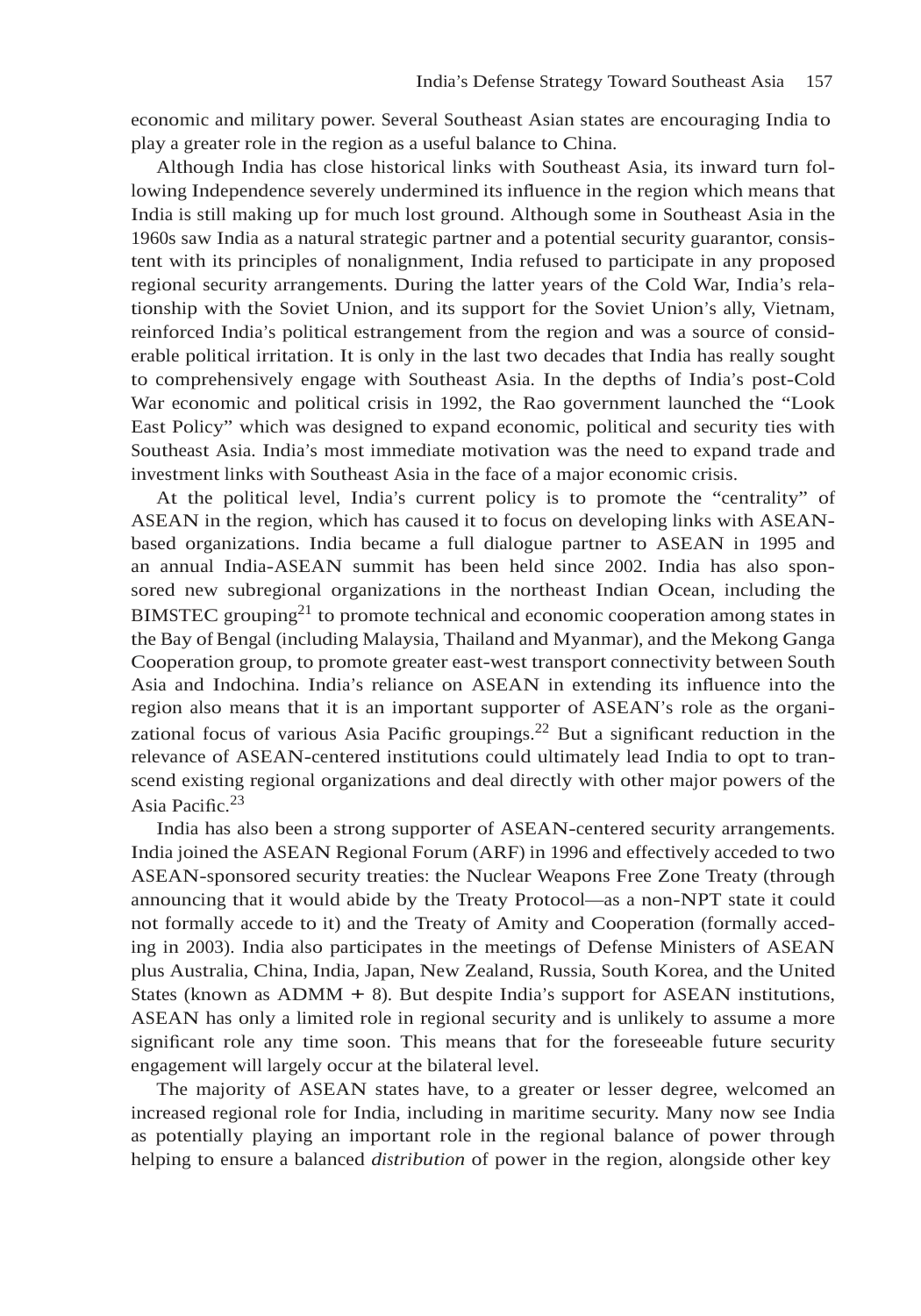extra-regional powers such as the United States, China, Japan and Australia. Singapore, in particular, has consistently welcomed and encouraged a balanced role for external security providers on the basis that competition between major regional powers "must be squarely confronted and cannot be wished away."<sup>24</sup> Singapore's conception of a "balance of power" involves a multipolar balance that provides freedom to smaller states. As the Prime Minister Lee Hsien Loong has argued, Singapore's concept of a balance of power "depends on the competing interests of several big powers in the region, rather than on linking the nation's fortunes to one overbearing power. The big powers can keep one another in check, and will prevent any one of them from dominating the entire region, and so allow small states to survive in the interstices between them."25 However, aside from Singapore, a broad consensus on the importance of India's engagement in the region as a balance to China has not yet translated into close defense relationships.

The United States is also encouraging India to assume a greater role in the Southeast Asian balance of power, including through developing its defense relationships with U.S. allies and friends in the region. Washington is also actively promoting the idea of the "Indo-Pacific" as a single security region, which justifies India playing a greater political and defense role in East Asia*/*Pacific. In the longer term this includes potentially assuming a direct security role in the Malacca Strait and the South China Sea. The United States hopes that India might become an important political partner in East Asia, which can help bolster its efforts to temper China's strategic ambitions.

While there is a broad consensus among ASEAN states in favor of India playing a more active security role in Southeast Asia, there is no clear understanding among them as to what that role should be. To a significant extent this reflects a systemic failure of strategic coordination among ASEAN states. Nor has India melded its bilateral defense relationships with ASEAN states into a coherent regional strategy, which to a significant extent reflects New Delhi's own systemic failures in strategic planning. Rather, each of India's defense relationships with ASEAN states is currently driven more by their own dynamics and circumstances. India has relatively good defense relationships only with two states, Singapore and Vietnam, while its security relations with other states such as Indonesia, Malaysia, and Thailand remain at a relatively basic level.

As noted previously, the Indian Navy has often led the way in building military-tomilitary relationships in the region, promoting regular defense dialogues and seeking to develop a naval presence in the region through regular exercises, coordinated patrols and ship visits.<sup>26</sup> The Indian Navy also offers its capabilities to provide public goods in areas such as piracy, smuggling, maritime terrorism, humanitarian and disaster relief, and hydrographic research. In most cases, India has sought to develop these relationships slowly and relatively informally, leaving India's desired security role largely undefined. With the partial exception of Vietnam (discussed in the following section), India has avoided developing a permanent military presence in the region.

## **India's Key Bilateral Defense Relationships in Southeast Asia**

Over the last two decades, Singapore has positioned itself as the hub of India's economic, political and strategic relationships in Southeast Asia.<sup>27</sup> When India announced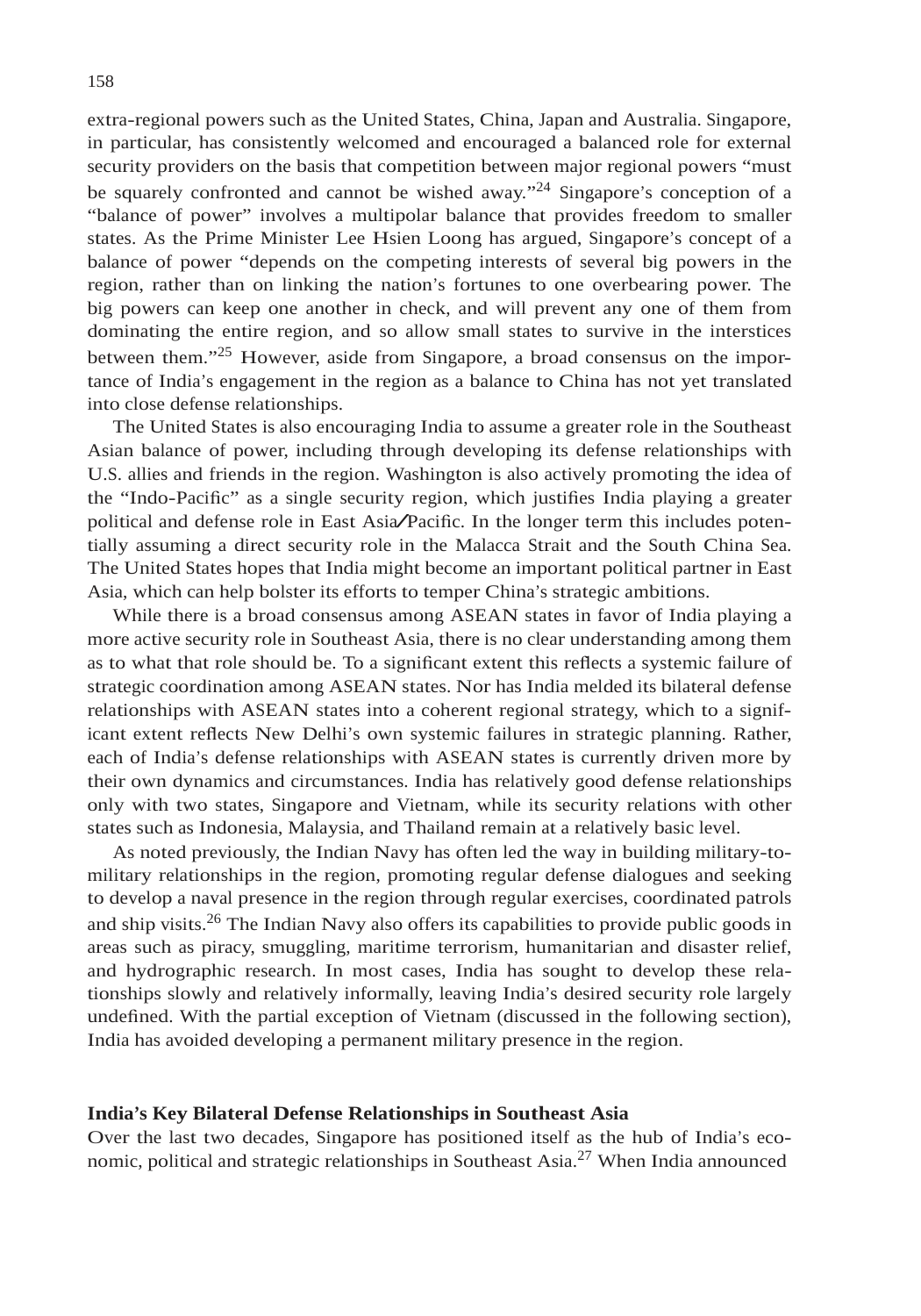its Look East policy in 1992, Singapore responded with enthusiasm and quickly positioned itself as India's *de facto* regional sponsor. Singapore now unquestionably plays a pivotal role in India's ambitions: it is India's regional advocate, its economic and political gateway into Southeast Asia and its most enthusiastic security partner. As Indian Defense Minister Pranab Mukherjee commented in 2006, Singapore has become "the hub of its political, economic and security strategy in the whole of East Asia."<sup>28</sup>

Singapore has made several attempts to draw India into a security role in Southeast Asia. In what was probably his first act as leader of an independent Singapore in August 1965, Lee Kwan Yew requested Indian assistance in training the newly established Singaporean army, to which New Delhi did not respond. Singapore's wish to facilitate an Indian security role in the region was revived after the end of the Cold War. As K. Kesavapany, a former senior Singaporean diplomat, put it: "India has *de facto* inherited the British security role" stretching from Aden to Singapore.<sup>29</sup>

Over the last decade or so, the Indian and Singapore Armed Forces have developed a relatively close relationship. In 2003, India and Singapore entered into a comprehensive defense cooperation agreement that has facilitated annual defense policy dialogues, joint exercises, intelligence sharing and cooperation in defense technology. The Singapore and Indian navies exercise together frequently, mostly in the Bay of Bengal but also in the South China Sea. Indian naval vessels are also regular visitors to Changi Naval Base.<sup>30</sup> The army and air forces have conducted annual exercises since 2004. The Singapore Air Force has long-term use of the Indian Kalaikunda air base and India has agreed to the stationing of Singaporean army personnel and equipment at its Babina and Deololli firing ranges. While the use of foreign facilities is nothing new for Singapore, the use of Indian territory by foreign defense forces represents a major policy shift for India which since Independence fiercely opposed any foreign military bases anywhere in Asia.

From India's perspective, Singapore's size, economic role and geographic position makes it an almost ideal partner for extending its influence in Southeast Asia. Singapore's clear-sighted approach to its own needs and the perceived needs of the region allows the relationship with India to develop without the historical or ideological baggage that could be a factor in some of India's other relationships. In strategic terms, access to Singapore's port and air facilities, in combination with India's bases in the Andaman Islands, reinforces India's position in the Malacca Strait and in the longer term could even be used to project power into the South China Sea. There are, however, some important limitations to the relationship. Singapore has close and longstanding defense relationships with others, particularly the United States and Australia. For India, Singapore's small size and its omnidirectional foreign policy means that India must develop stronger economic, political and security relationships with larger states if it wishes to have a major strategic role in the region.

India's other key defense relationship in Southeast Asia is with Vietnam. For more than forty years, India has stood with Vietnam, its "most trusted friend and ally,"<sup>31</sup> in resisting external domination. In recent years, India has been seeking—with only limited success—to develop Vietnam as a key security partner. Some in New Delhi see an "alliance" with Vietnam, essentially aimed at China, as a *quid pro quo* for China's alliance with Pakistan. According to Bharat Karnad, a noted Indian nuclear strategist,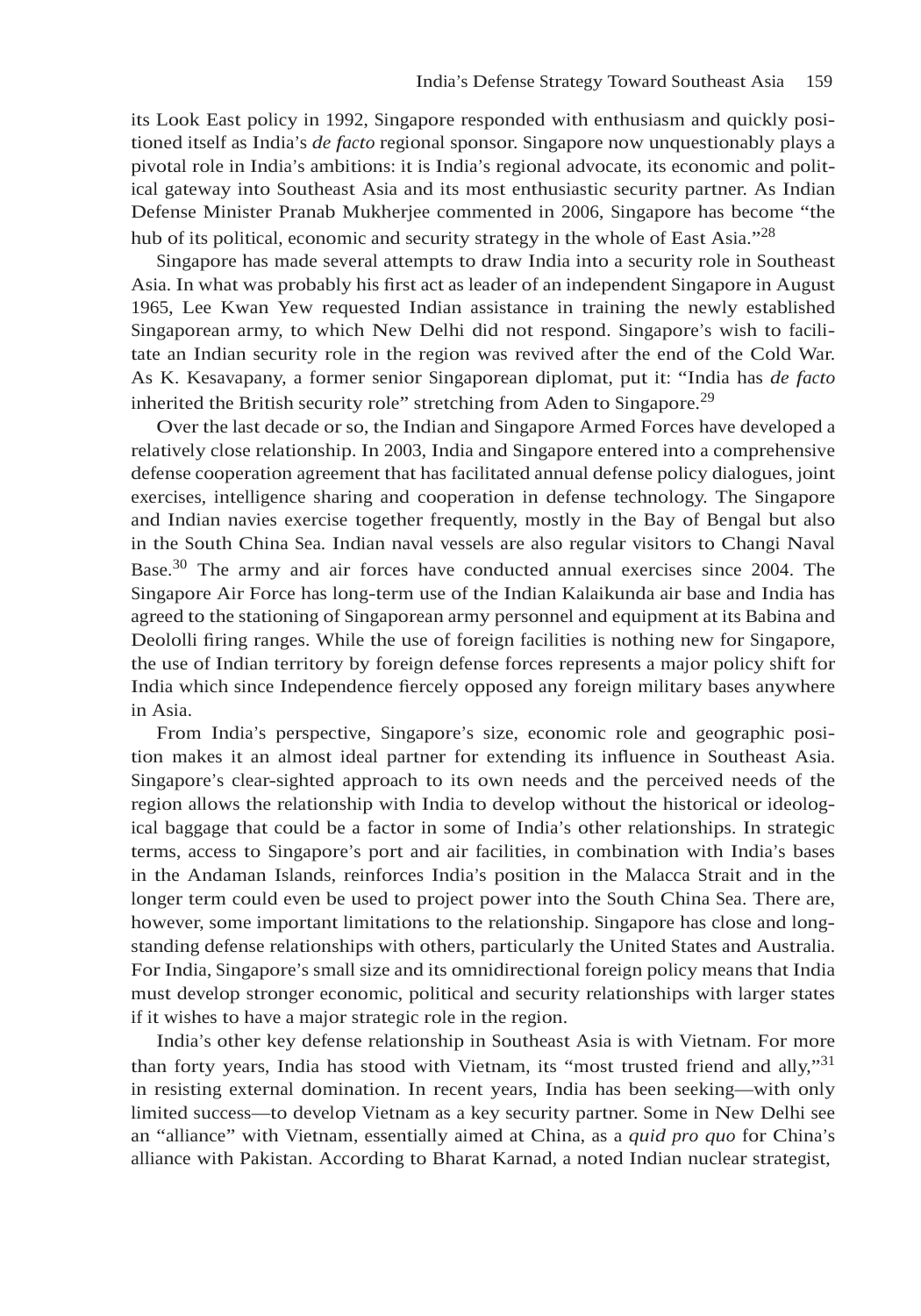"by cultivating a resolute Vietnam as a close regional ally and security partner in the manner China has done Pakistan, India can pay Beijing back in the same coin."<sup>32</sup> However, while Vietnam wants to develop India as political and economic balance to China, India is yet to prove itself as a credible a security partner to Vietnam.<sup>33</sup>

The first significant steps in developing a defense relationship with Vietnam were taken in 2000 with the formalization of a wide-ranging defense cooperation agreement. This provided for regular exchange of intelligence, joint coastguard training to combat piracy, jungle warfare and counterinsurgency training for the Indian army, repair of Vietnamese MiG aircraft, training of Vietnamese pilots and Indian assistance on small and medium arms production. But in the following years, India turned out to be a less than reliable weapons supplier. While Vietnam was initially keen on sourcing spares for Soviet-vintage equipment from India, the Indians found themselves undercut by cheap competitors and other deals have been lost through payment-related problems and Indian bureaucratic bottlenecks. There was also considerable political caution on the part of India, particularly in relation to the supply of advanced missile technology. Vietnam has formally requested the supply of Indian Prithvi intermediate range ballistic missiles and BrahMos anti-ship cruise missiles.<sup>34</sup> India's Russian partners, however, blocked the supply of BrahMos missiles. Additionally, although the Indians reportedly agreed "in principle" to the sale of Prithvi missiles, this has subsequently stalled.<sup>35</sup> However, Indian defense is well placed to provide training and maintenance services in relation to Russian-sourced equipment such as Vietnam's new Sukhoi aircraft and Kilo class submarines.

The key to the India-Vietnam defense relationship is the potential for an Indian naval role in the South China Sea. Indian strategists have long recognized the strategic importance of the South China Sea.<sup>36</sup> An Indian naval presence there would allow it to respond to China's growing presence in the Indian Ocean and signal an expansion of India's area of strategic interest. Vietnam sees an Indian security presence as giving it the support of another major power in its disputes with China. Vietnam has encouraged India to effectively take a stake in the South China Sea dispute through the Indian state-owned oil company, ONGC, acquiring oil exploration permits in waters claimed by Vietnam to be within its EEZ, but which are also claimed by China. But both are also keen to avoid actions that might be overly provocative to China. As a result, India and Vietnam have conducted a dance for more than a decade, each running hot and cold over a possible Indian naval presence in the South China Sea.

In June 2011, Vietnam announced that the India Navy would be given regular access to the small port of Nha Trang, which is very close to the large naval base at Cam Ranh Bay. According to an Indian official, the Indian Navy would create what he called a "sustainable presence" presence in the South China Sea.<sup>37</sup> But for India, there are limits to even a symbolic presence. In July 2012, the retiring Indian Naval Chief of Staff, Admiral Verma, commented that any active deployment of the Indian Navy to the Pacific and South China Sea "is not on the cards."<sup>38</sup> It may be that a tacit understanding will be reached between China and India not to trespass on each other's "patch"— China would refrain from developing a permanent naval presence in the Indian Ocean, while India refrained from developing a presence in the South China Sea. All in all, it seems unlikely that India will never be more than a secondary security partner to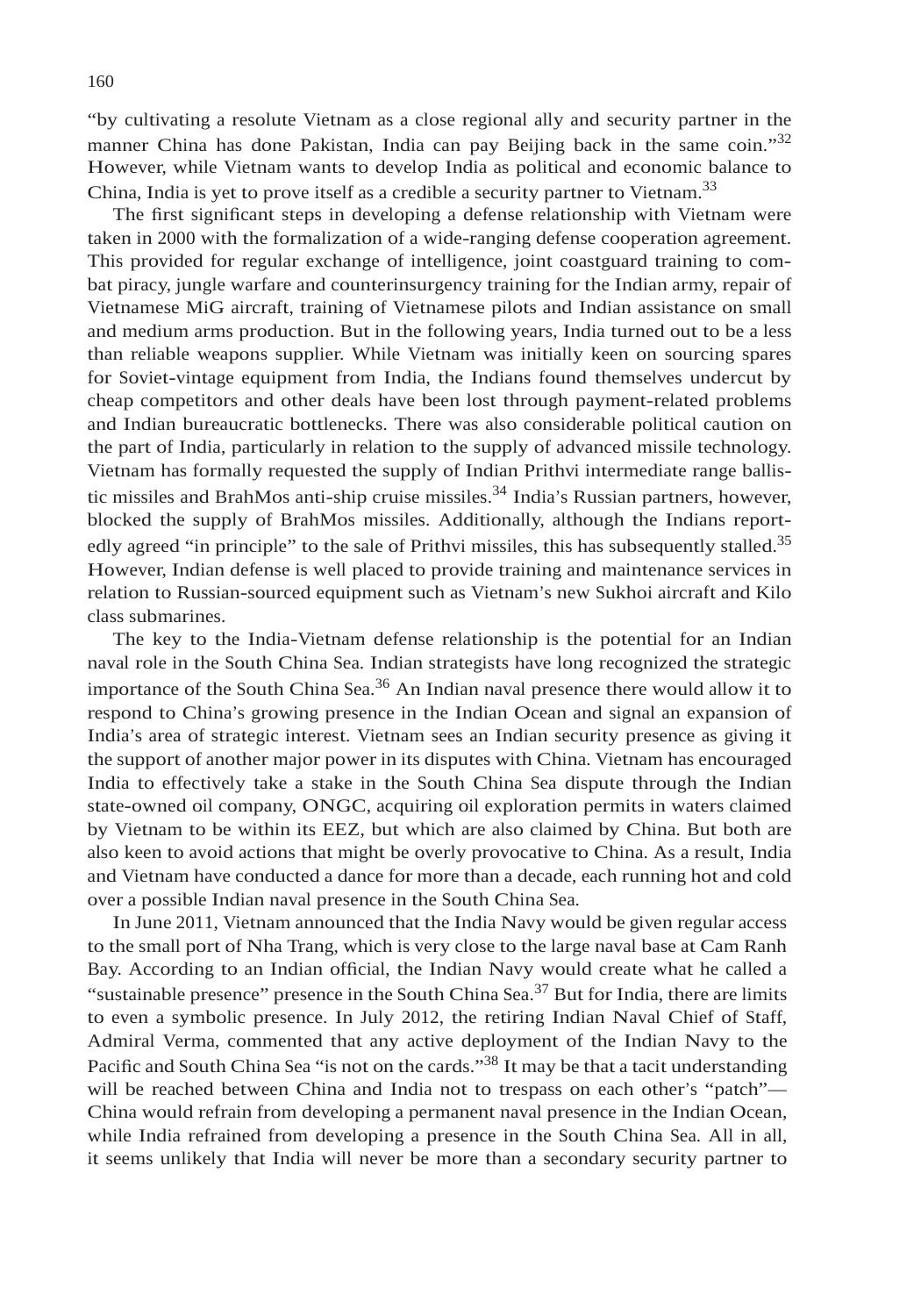Vietnam. India's power projection capabilities are limited and it has not demonstrated its reliability and commitment to the security relationship.

India has been slower to develop security relationships with larger states in archipelagic Southeast Asia, such as Indonesia, Malaysia, and Thailand. While they have been generally tolerant of India's strategic ambitions in the northeast Indian Ocean, they have been cautious about seeing an expanded security role for India beyond the Andaman Sea. This may inhibit the expansion of India's security role in Southeast Asia unless there is a significant change in the security environment.

India's relationship with Indonesia, though relatively undeveloped, may be a key factor to its strategic role in Southeast Asia in coming years.39 New Delhi has long perceived Indonesia, the dominant state in archipelagic Southeast Asia, as being a linchpin of any strategy to constrain Chinese influence in Southeast Asia.<sup>40</sup> Indonesia is by far the largest state in Southeast Asia and is regarded as *primus inter pares* in ASEAN. It represents a big market for Indian exports as well as a major supplier of resources. A close relationship with Indonesia would enhance India's role in the region as well as helping India to develop its other relationships across Southeast Asia. Indonesia's historical concern about China also makes it a potentially important partner in balancing China's economic, political, and strategic influence in East Asia.

However engagement in the security dimension has so far been more symbolic than substantive. Since 2002, the Indian and Indonesian navies have undertaken biannual "coordinated" naval patrols in the Six-Degree Channel at the northern entrance to the Malacca Strait. Although token in practical terms, such joint action, particularly at the entrance of the Malacca Strait, has considerable symbolic value. A 2001 *Defense Cooperation Agreement* also provides forthe supply by India of training and equipment and the development of the Indonesian defense industry. But there has been little real progress in this area, partly due to difficulties India faces in supplying jointly developed weapons (such as BrahMos cruise missiles) $41$  and residual sensitivities in India about Indonesia's relationship with Pakistan. However, India's Pipavav shipbuilder now has plans to build naval corvettes in Surabaya, which could also prompt greater cooperation and between the Indian and Indonesian navies in the provision of training and technology.

Indonesia's leading role in Southeast Asia, together with its geographical position as gatekeeper between the Indian and Pacific Oceans, might make it an indispensable regional partner for India. A broad-based defense partnership between India and Indonesia could transform India's role in Southeast Asia. Yet, while bilateral trade is growing quickly, both India and Indonesia are subject to significant internal constraints, which make any political or security engagement slow and hesitant. Among other things, Indonesia's small defense budget creates practical difficulties for Indonesia's armed forces. The development of a broad-based relationship with Indonesia would require a major political, economic, and security commitment by New Delhi that has so far not been forthcoming.

India's security relationships with Thailand and Malaysia are also evolving slowly. Thailand's views about maritime security in the Indian Ocean are broadly convergent with India's and Bangkok seems to accept India's strategic aspirations in the northeast Indian Ocean. But the security relationship is relatively undeveloped. Over the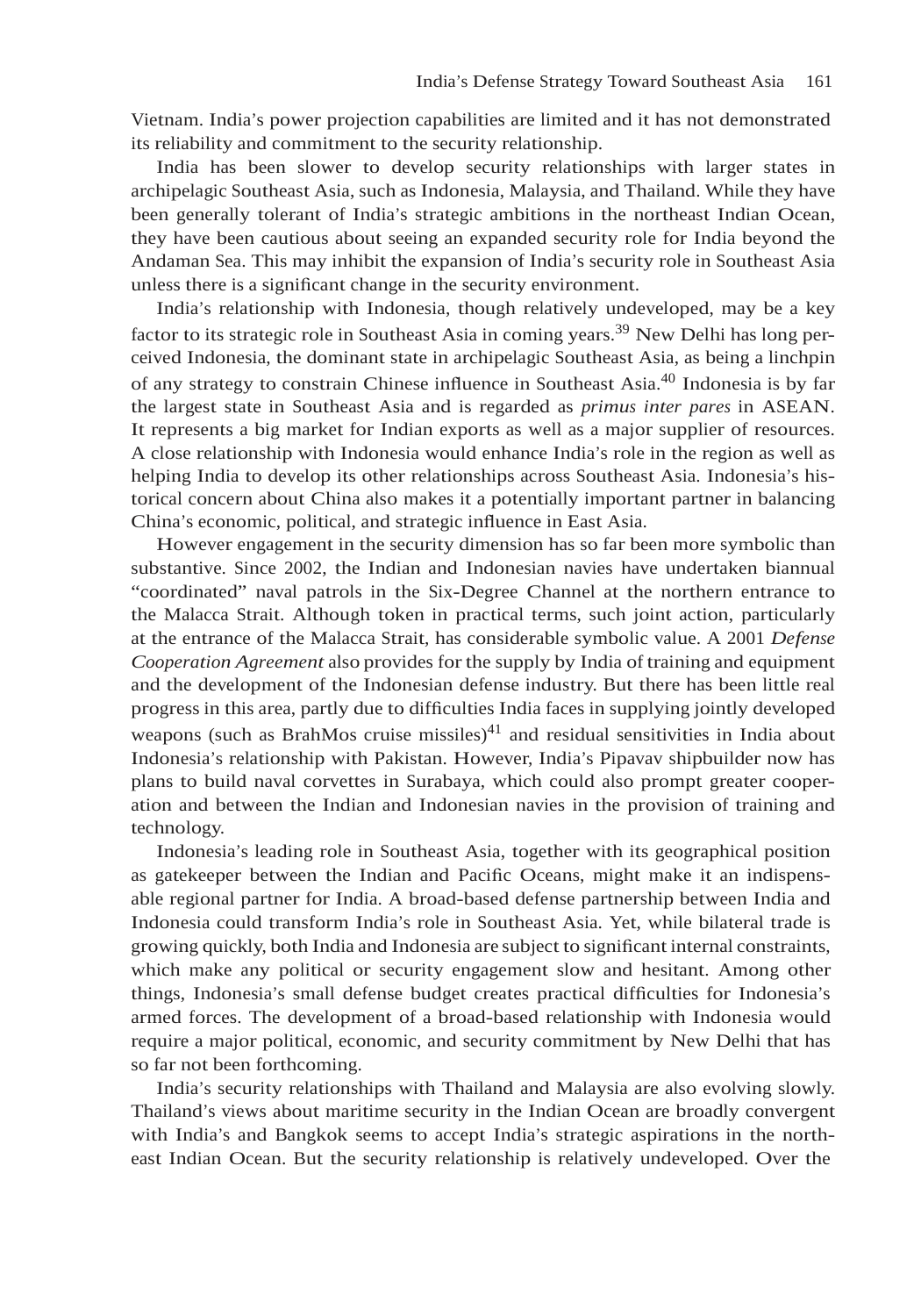last decade or so, India provided assistance to combat Islamic separatists in Southern Thailand in return for Thai authorities taking action against Indian separatists using Thailand as an arms supply route. Since 2006, the Indian and Thai navies have also conducted symbolic "coordinated patrols" in the Andaman Sea. An MOU on Defense Cooperation was signed in January 2012 and an annual Defense Dialogue has been established. However, closer security cooperation will likely be limited by Thailand's political instability and its very limited naval capabilities in the Andaman Sea.

Malaysia, through its political and economic influence and its geographical position, is also important to India's strategic ambitions in the region. Although India gave Malaya*/*Malaysia considerable diplomatic support in the 1950s and 60s, the relationship became somewhat strained, particularly after Malaysia began emphasizing its ties with Muslim countries, including Pakistan. There are now several irritations in the relationship, including political unrest among the Indian ethnic community in Malaysia, unhappy with their economic and political marginalization. <sup>42</sup> Malaysia's links with China have also sometimes caused it to be cool about including India in East Asian regional groupings; Malaysia opposed holding a separate ASEAN-India summit and quietly supported China's attempts to exclude India from the first East Asian Summit in 2005.

Malaysia has also been somewhat cautious about India's strategic ambitions in the region. Malaysia has had concerns about the level of Chinese influence in Myanmar and the potential for a Chinese naval presence in the northeast Indian Ocean.<sup>43</sup> But neither has Kuala Lumpur always been enthusiastic about India's attempts to promote itself as the leading maritime security provider in the Andaman Sea and gain a role inside the Malacca Strait. Unlike some of its ASEAN neighbors, Malaysia considers that it has an active role to play in Indian Ocean security, as indicated by the deployment the Royal Malaysian Navy to the Gulf of Aden since 2008. Malaysia has declined to hold regular bilateral naval exercises or conduct "coordinated patrols" with the Indian Navy in the Andaman Sea in the nature of the patrols the Indian Navy conducts with Indonesia and Thailand. Although there is an MOU relating to defense cooperation, much of it remains unimplemented.

However, there is increasing cooperation in respect of shared defense platforms. Since 2007, the Indian Air Force has provided training for the Malaysian Air Force's Russian-built SU-30 MKM aircraft. There is also an agreement to cooperate in maintenance and training for the French-designed Scorpene submarines being deployed by the Malaysian and Indian navies, which could be significant in terms of relationships and interoperability. Overall, the political and economic relationship seems to be on the upswing. It is possible that as economic links with India develop Kuala Lumpur will become more comfortable with an Indian security presence in its immediate area.

## **Conclusion**

As its varied relationships in the region attest, there is no clear Indian defense strategy towards ASEAN. Rather, this article has sought to understand India's regional relationships in terms of two broad sets of strategic objectives. The first set of objectives relate to the northeast Indian Ocean, including a perceived imperative to be the leading power in the Bay of Bengal*/*Andaman Sea. India also aspires to assume <sup>a</sup> direct security role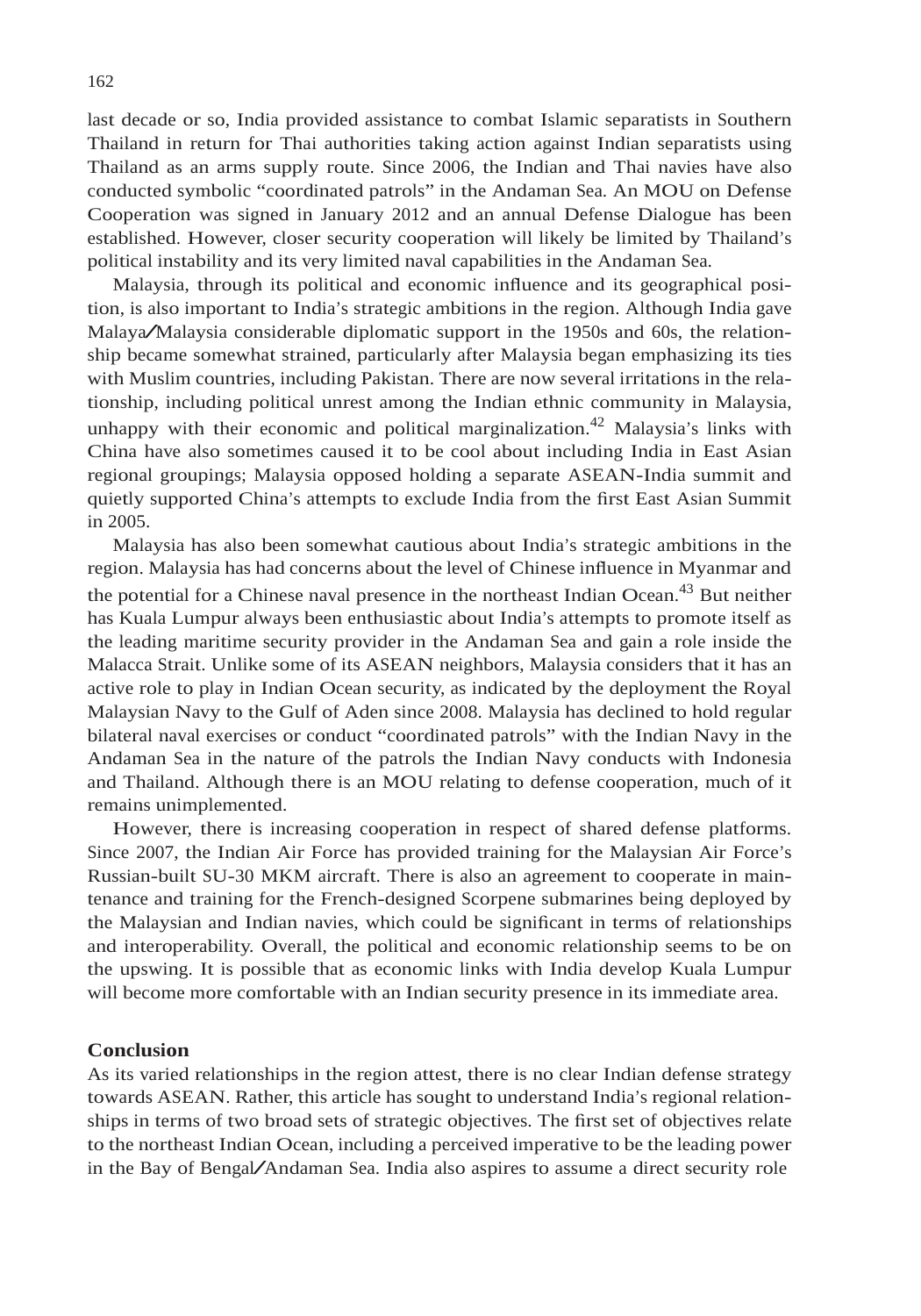inside the Malacca Strait in cooperation with littoral states. A second set of strategic objectives stems from a more general aspiration to expand its strategic role in Southeast Asia and further into the Pacific. This is partly to balance China, but also reflects a wish to expand India's strategic space as it grows as a major regional power.

While India promotes the centrality of ASEAN as a political and economic grouping, ASEAN's weakness in coordinating regional security policy means that the substance of defense relationships is inevitably at the bilateral level. India has neither the influence nor strategic focus to encourage ASEAN states to engage with it in a coordinated manner. As a result, India's defense relations with ASEAN states reflect their different strategic perspectives and different historical relationships with India. India has developed a close defense relationship with Singapore, which acts as its "hub" in the region. Elsewhere, India's moves have been slow and hesitant. Some in New Delhi work with Vietnam to establish an Indian naval presence in the South China Sea, but India is likely to be cautious about taking any action that could lead to a possible confrontation with China. India also aspires to develop defense relationships with Indonesia, Thailand and Malaysia, but here again the rhetoric has often exceeded the reality. If India is to build a major strategic role in the region it will need to prove itself to be a useful partner to these key states. This will require a much greater and more consistent commitment to the entire region than has been evident over the last decade or so.

#### **NOTES**

- 1. Sudha Ramachandran, "India Navy Drops Another Anchor," *Asia Times,* October 17, 2006, http://www.atimes.com/atimes/South\_Asia/HJ17Df02.html.
- 2. K. M. Panikkar, India and the Indian Ocean: An Essay on the Influence of Sea Power on Indian History (London: George Allen & Unwin, 1945), p. 96*.*
- 3. Zhang Ming, "The Malacca Dilemma and the Chinese Navy's Strategic Choices," *Modern Ships* Vol. 274 (October 2006), p. 23.
- 4. A. K. Dhar, "Indian Air Force Carries out Exercise from Andaman Islands Base," *Press Trust of India,* April 15, 2005, http://www.ptinews.com.
- 5. Rajat Pandit, "Strategically-important A&N Command to Get a Boost," *Times of India,* February 6, 2010, http://articles.timesofindia.indiatimes.com/2010-02-06/india/28115911\_1\_anc-airfield-andamans.
- 6. "Interview with Admiral Arun Prakash, Chief of Naval Staff, Indian Navy," *Asian Defense Journal* (October 2005), p. 22.
- 7. Indian Navy, *Freedom to Use the Seas: India's Maritime Military Strategy* (New Delhi: Author, May 2007.
- 8. James R. Holmes, Andrew C. Winner, and Toshi Yoshihara, *Indian Naval Strategy in the Twenty-First Century* (Abingdon: Routledge, 2009), p. 154.
- 9. The most likely invasion route of the Soviet Union into West Germany. Robert D. Kaplan, "Center Stage for the Twenty-First Century," *Foreign Affairs* Vol. 88, No. 2 (2009), pp. 16–29, p. 25.
- 10. Integrated Headquarters, Ministry of Defense (Navy), *Indian Maritime Doctrine* (New Delhi: Author, 2004)*,* p. 64*.*
- 11. "China afraid of India's naval presence in the Ocean," *Zeenews.com*, August 13, 2009, http://zeenews.india. com/news/nation/china-afraid-of-india-s-naval-presence-in-the-ocean\_555196.html.
- 12. John W. Garver, *Protracted Contest: Sino-Indian Rivalry in the Twentieth Century* (Washington: University of Washington Press, 2001), p. 277.
- 13. Vishnu Makhijani, "Indian Navy Awaits Regional Nod for Patrolling Malacca Straits," *Indo-Asian News Service,* June 7, 2006, http://news.monstersandcritics.com/india/news/article\_1170697.php/Indian\_Navy\_ awaits\_regional\_nod\_for\_patrolling\_Malacca\_Straits.
- 14. Gurpreet S. Khurana, "Safeguarding the Malacca Straits," *IDSA Comment*, January 5, 2005, http://www.idsa. in/idsastrategiccomments/SafeguardingtheMalaccaStraits\_GUKhurana\_050105.
- 15. Shiv Aroor, "Centre Approves Navy's Malacca Plan," *Indian Express,* January 11, 2006.
- 16. P. S. Suryanarayana, "Indonesia for Defense Tie-Up With India," *The Hindu,* June 5, 2007, http://www.hindu. com/2007/06/05/stories/2007060502201100.htm.